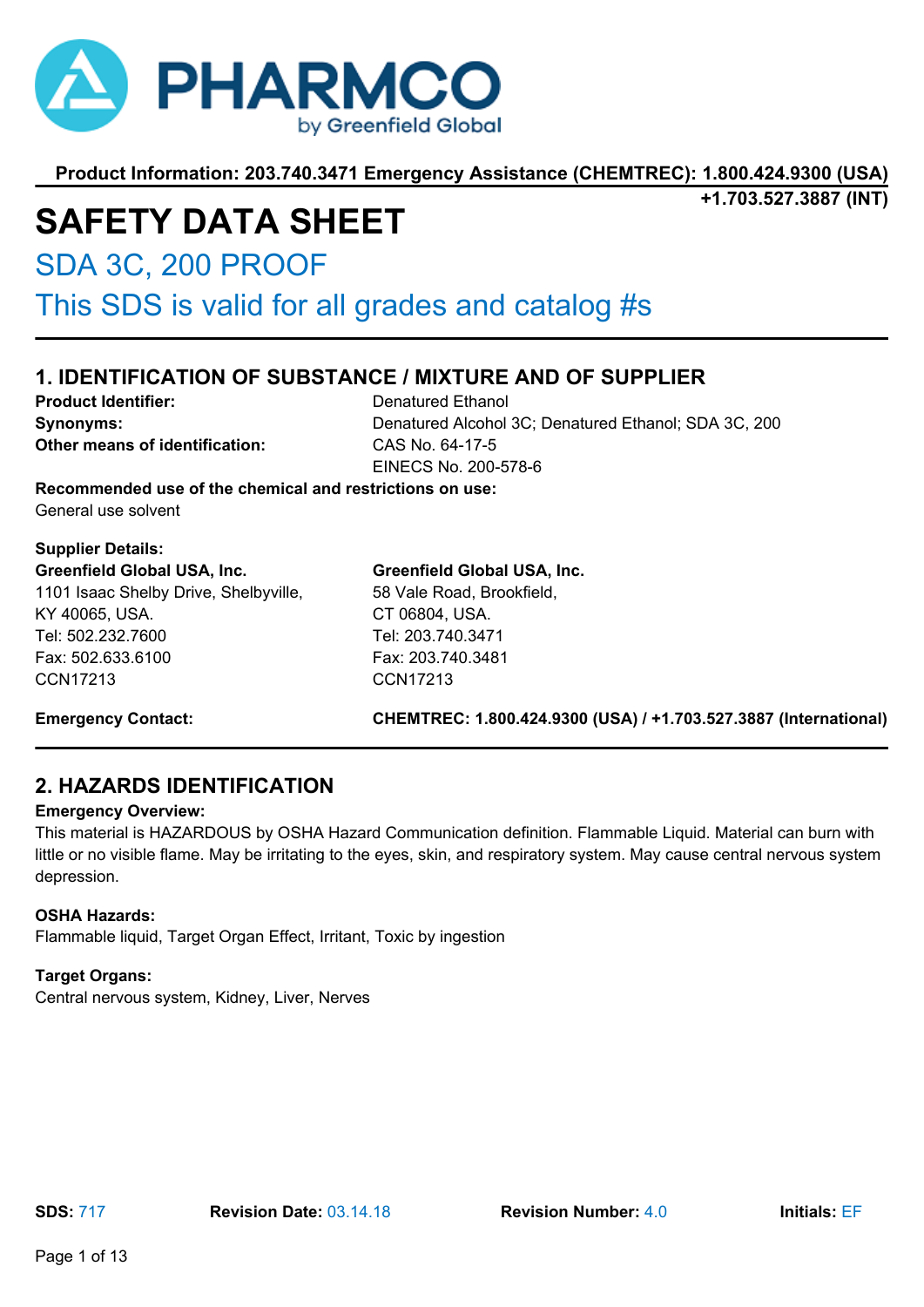

**Product Information: 203.740.3471 Emergency Assistance (CHEMTREC): 1.800.424.9300 (USA) +1.703.527.3887 (INT) NFPA**



**GHS label elements, including precautionary statements**



**Signal Word:** DANGER!

| Hazard statement(s)               |                                                                                                                                     |
|-----------------------------------|-------------------------------------------------------------------------------------------------------------------------------------|
| H <sub>225</sub>                  | Highly flammable liquid and vapor.                                                                                                  |
| H319                              | Causes serious eye irritation.                                                                                                      |
| <b>Precautionary statement(s)</b> |                                                                                                                                     |
| P501                              | Dispose of contents and container to an approved waste disposal plant.                                                              |
| P240                              | Ground/bond container and receiving equipment.                                                                                      |
| $P337 + P313$                     | If eye irritation persists: Get medical attention.                                                                                  |
| P305 + P353 + P338                | IF IN EYES: Rinse cautiously with water for several minutes. Remove<br>contact lenses, if present and easy to do. Continue rinsing. |
| $P303 + P361 + P353$              | IF ON SKIN (or hair): Remove immediately all contaminated clothing.<br>Rinse skin with water.                                       |
| P210                              | Keep away from heat, sparks, open flames, and hot surfaces. No<br>smoking.                                                          |
| P233                              | Keep container tightly closed.                                                                                                      |
| $P403 + P235$                     | Store in a well-ventilated place. Keep cool.                                                                                        |
| P243                              | Take precautionary measures against static discharge.                                                                               |
| P241                              | Use explosion-proof electrical, ventilating, and lighting equipment.                                                                |
| P242                              | Use only non-sparking tools.                                                                                                        |
| P264                              | Wash hands thoroughly after handling.                                                                                               |
| P280                              | Wear protective gloves and eye and face protection.                                                                                 |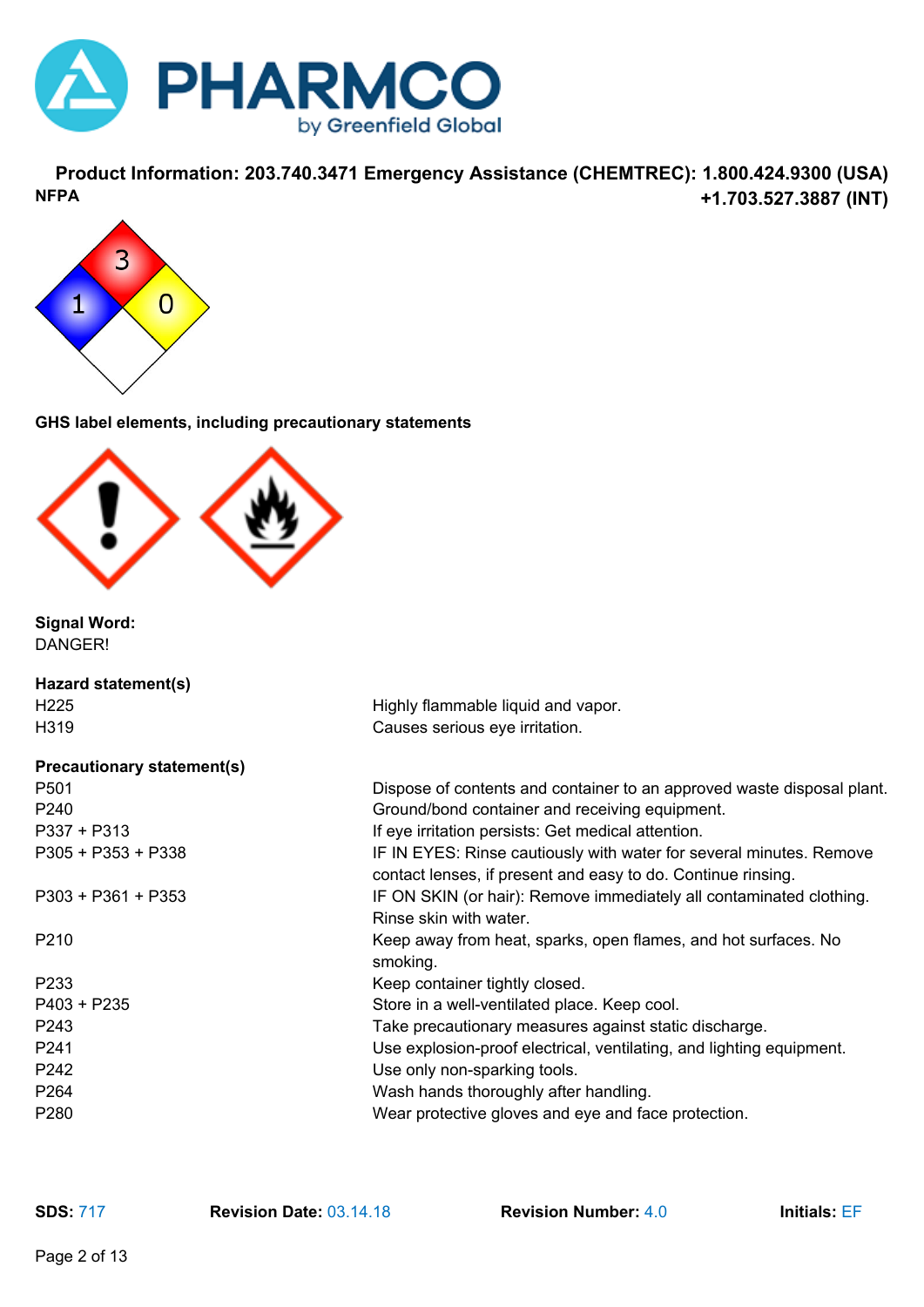

#### **Product Information: 203.740.3471 Emergency Assistance (CHEMTREC): 1.800.424.9300 (USA) +1.703.527.3887 (INT) GHS Classification(s)**

Eye irritation (Category 2A) Flammable Liquids (Category 2)

#### **Other hazards which do not result in classification:**

#### **Potential Health Effects:**

| Organ       | <b>Description</b>                                                                                        |
|-------------|-----------------------------------------------------------------------------------------------------------|
| Eyes        | May cause irritation including stinging, tearing, and redness.                                            |
| Ingestion   | May cause dizziness, faintness, drowsiness decreased awareness or responsiveness, nausea, vomiting,       |
|             | staggering gait, lack of coordination, blindness, coma and death.                                         |
|             | High vapor concentration may cause burning sensation in nose and throat and stinging and watering in      |
| Inhalation  | the eyes. At concentrations which cause irritation, dizziness, faintness, drowsiness, nausea and vomiting |
|             | may also occur.                                                                                           |
| <b>Skin</b> | Skin Contact: Prolonged or repeated contact may cause defatting and drying of the skin. Skin Absorption:  |
|             | Prolonged or widespread contact may result in the absorption of potentially harmful amounts.              |
|             | Effects of Repeated Overexposure: Long term repeated oral exposure to ethanol may result in the           |
|             | development of progressive liver injury with fibrosis. Overexposure to methanol may cause eye damage      |
| Chronic     | and liver or kidney injury. Other Health Hazards: Repeated ingestion of ethanol by pregnant mothers has   |
|             | been shown to adversely affect the central nervous system of the fetus, producing a collection of effects |
|             | which together constitute fetal alcohol syndrome. Medical Conditions Aggravated by Overexposure:          |
|             | Repeated exposure to ethanol may aggravate liver injury produced from other causes. Skin contact may      |
|             | aggravate dermatitis.                                                                                     |

### **3. COMPOSITION AND INFORMATION ON INGREDIENTS**

| <b>Chemical identity:</b> | Alcohol                                              |
|---------------------------|------------------------------------------------------|
| Common name / Synonym:    | Denatured Alcohol 3C; Denatured Ethanol; SDA 3C, 200 |
| <b>CAS number:</b>        | 64-17-5                                              |
| <b>EINECS number:</b>     | 200-578-6                                            |
| <b>ICSC number:</b>       | 0044                                                 |
| <b>RTECS#:</b>            | KQ6300000                                            |
| <b>UN#:</b>               | <b>UN1987</b>                                        |
| $EC#$ :                   | 603-002-00-5                                         |

| % Weight | <b>Material</b>      | <b>CAS</b>                |
|----------|----------------------|---------------------------|
| 95.22    | Ethyl Alcohol        | $64 - 17$<br>E<br>$1 - 3$ |
| 4.78     | Alcohol<br>Isopropyl | 67-63-0                   |

### **4. FIRST AID MEASURES**

#### **General advice**

Take proper precautions to ensure your own health and safety before attempting rescue and providing first aid. Consult a physician. Show this safety data sheet to the doctor in attendance. Move out of dangerous area.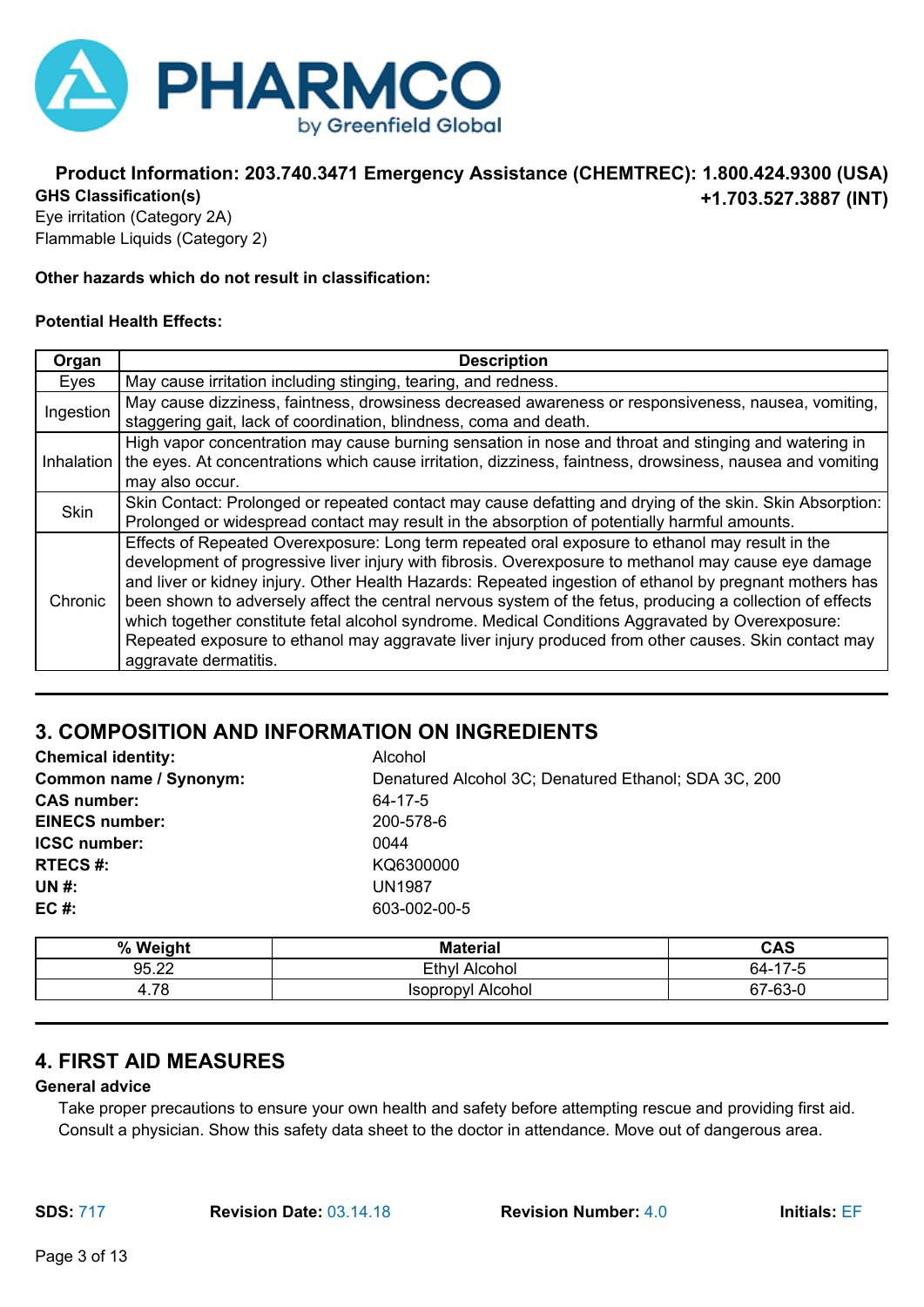

#### **Product Information: 203.740.3471 Emergency Assistance (CHEMTREC): 1.800.424.9300 (USA) +1.703.527.3887 (INT) Skin**

Immediately flush affected area with plenty of water while removing contaminated clothing. Wash contaminated clothing before reuse. Contact a doctor. If irritation persists, get medical attention.

#### **Inhalation**

Remove person to fresh air. If signs/symptoms continue, get medical attention. Give oxygen or artificial respiration as needed.

#### **Eyes**

Thoroughly flush the eyes with large amounts of clean low-pressure water for at least 15 minutes, occasionally lifting the upper and lower eyelids. If irritation persists, seek medical attention.

#### **Ingestion**

DO NOT induce vomiting. If vomiting does occur, have victim lean forward to prevent aspiration. Rinse mouth with water. Seek medical attention. Never give anything by mouth to an unconscious individual.

#### **Note to Physician**

Symptoms vary with alcohol level of the blood. Mild alcohol intoxication occurs at blood levels between 0.05- 0.15 %. Approximately 25% of individuals show signs of intoxication at these levels. Above 0.15% the person is definitely under the influence of ethanol; 50-95% of individuals are clinically intoxicated at these levels. Severe poisoning occurs when the blood is ethanol level is 0.3- 0.5%. Above 0.5% the individual will be comatose and death can occur. The unabsorbed ethanol should be removed by gastric lavage after intubating the patient to prevent aspiration. Avoid the use of depressant drugs or the excessive administration of fluids.

### **5. FIRE FIGHTING MEASURES**

#### **Suitable (and unsuitable) extinguishing media:**

SMALL FIRE: Use dry chemicals, CO2, water spray or alcohol-resistant foam. LARGE FIRE: Use water spray, water fog or alcohol-resistant foam. Cool all affected containers with flooding quantities of water.

#### **Specific hazards arising from the chemical (e.g., nature of any hazardous combustion products):**

Carbon monoxide is expected to be the primary hazardous combustion product.

#### **Special protective equipment and precautions for firefighters:**

Wear self-contained breathing apparatus and protective clothing to prevent contact with skin and eyes. Keep unopened containers cool by spraying with water.

#### **Unusual Fire and Explosion Hazards:**

- May produce a floating fire hazard.
- Static ignition hazard can result from handling and use.
- Vapors may settle in low or confined spaces.
- Vapors may travel to source of ignition and flash back.

Alcohols burn with a pale blue flame which may be extremely hard to see under normal lighting conditions.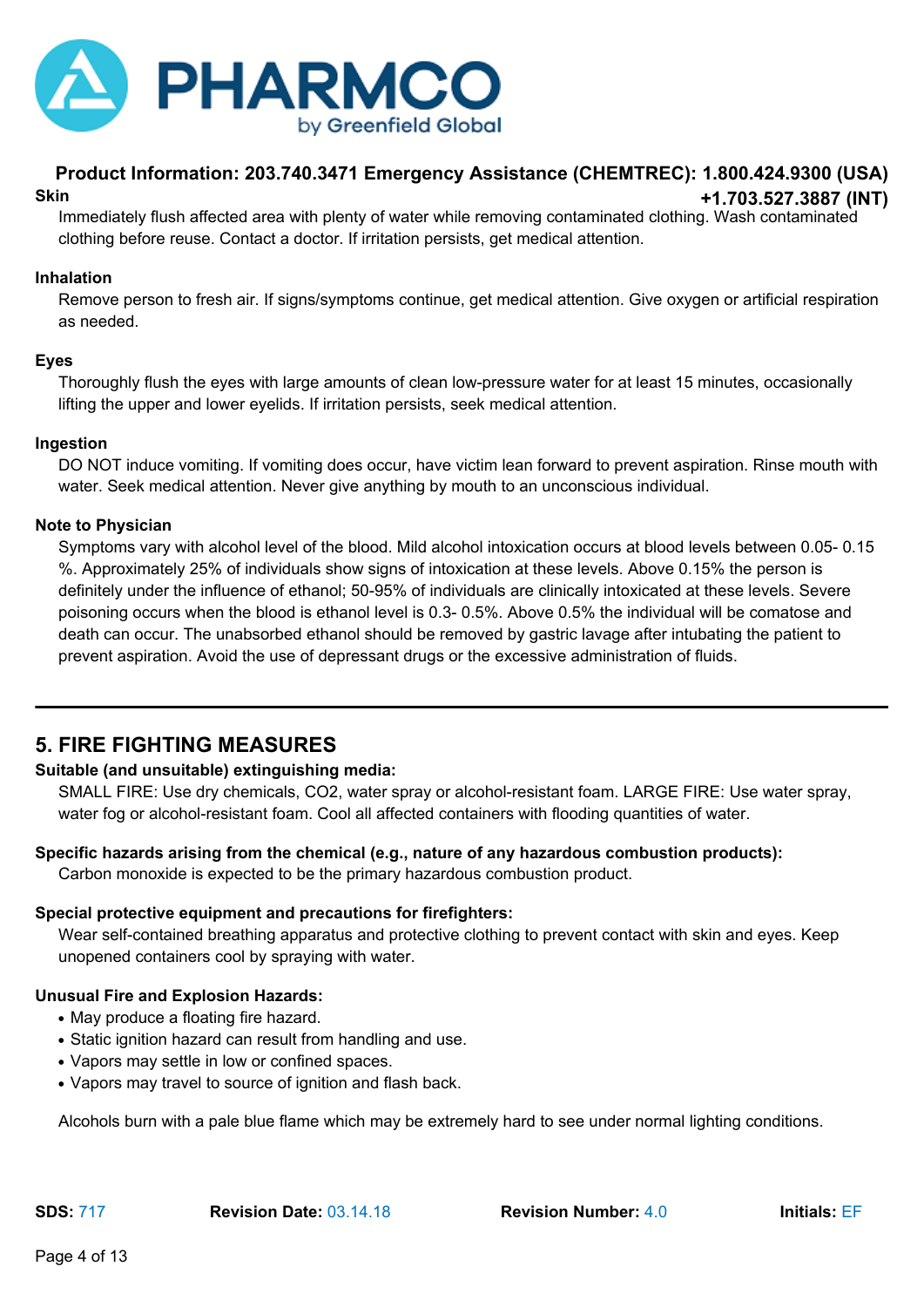

Personnel may only be able to feel the heat of the fire without seeing flames. Extreme ca**ution on st 27.3887 (NT)** fighting alcohol fires. Fight fire from maximum distance or use unmanned hose holders or monitor nozzles. Cool containers with flooding quantities of water until well after fire is out. Withdraw immediately in case of rising sound from venting safety devices or discoloration of tank. Always stay away from tanks engulfed in fire.

**Flammable Properties Classification** OSHA/NFPA Class IB Flammable Liquid. **Flash point** 14 °C (58 °F) - closed cup **Autoignition temperature** 363.0 °C (685.4 °F) - (Ethyl Alcohol)

### **6. ACCIDENTAL RELEASE MEASURES**

#### **Personal precautions, protective equipment and emergency procedures:**

Do not inhale vapors, mist or gas. Ensure adequate ventilation. Remove all sources of ignition. Evacuate personnel to safe areas. Beware of vapors accumulating to form explosive concentrations. Vapors can accumulate in low areas.

#### **Environmental precautions:**

Stop leak. Contain spill if possible and safe to do so. Prevent product from entering drains.

#### **Methods and materials for containment and cleaning up:**

Highly flammable liquid. Eliminate all sources of ignition. All equipment used when handling this product must be grounded. A vapor suppressing foam may be used to reduce vapors. Do not touch or walk through spilled material. Contain spillage, and then collect with non-combustible absorbent material, (e.g. sand, earth, diatomaceous earth, vermiculite) and place in container for disposal according to local / national regulations. Use clean non-sparking tools to collect absorbed material.

### **7. HANDLING AND STORAGE**

#### **Precautions for safe handling:**

Do not get on skin or in eyes. Do not inhale vapor or mist. Keep away from sources of ignition - No smoking. Take measures to prevent the buildup of electrostatic charge. Open and handle container with care. Metal containers involved in the transfer of this material should be grounded and bonded.

#### **Conditions for safe storage, including any incompatibilites:**

Keep container tightly closed in a cool, dry and well-ventilated place. Containers which are opened must be carefully resealed and kept upright to prevent leakage. Consult local fire codes for additional storage information.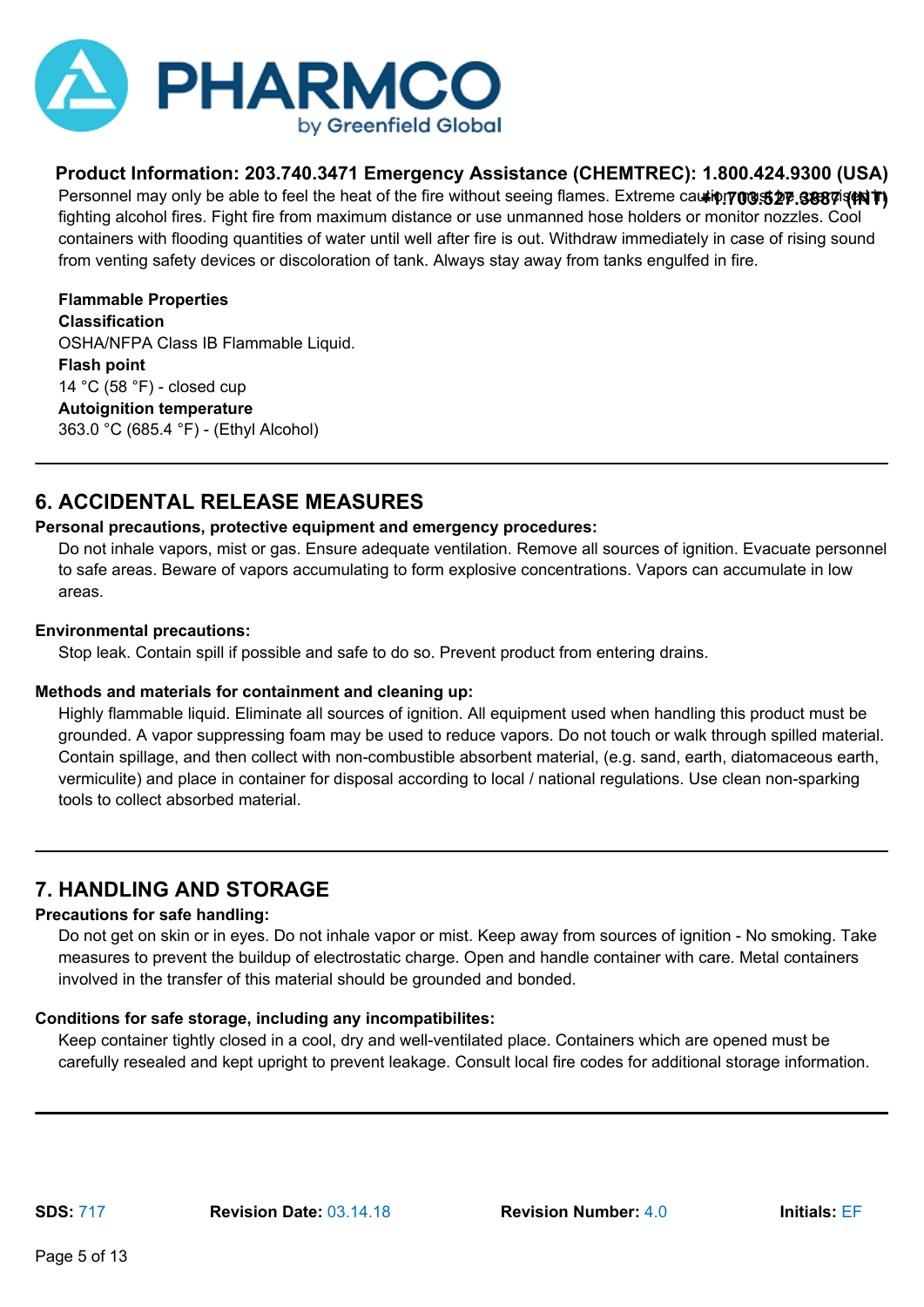

#### **Product Information: 203.740.3471 Emergency Assistance (CHEMTREC): 1.800.424.9300 (USA) +1.703.527.3887 (INT) 8. EXPOSURE CONTROLS / PERSONAL PROTECTION**

**Control parameters, e.g., occupational exposure limit values or biological limit values:**

| <b>Component</b>              | <b>Source</b>                | Type        | <b>Value</b>     | <b>Note</b>                                  |
|-------------------------------|------------------------------|-------------|------------------|----------------------------------------------|
| Ethyl alcohol                 | US (OSHA)                    | <b>TWA</b>  | 1000 ppm / 1,900 | 29 CFR 1910.1000 Table Z-1 Limits for Air    |
|                               |                              |             | mg/m3            | Contaminants.                                |
|                               |                              |             |                  | Upper Respiratory Tract irritation Confirmed |
| Ethyl alcohol                 | US (ACGIH)   STEL   1000 ppm |             |                  | animal carcinogen with unknown relevance to  |
|                               |                              |             |                  | humans                                       |
| Isopropyl Alcohol   US(ACGIH) |                              | <b>STEL</b> | $400$ ppm        |                                              |
| Isopropyl Alcohol   US (OSHA) |                              | <b>STEL</b> | $500$ ppm        |                                              |

#### **Occupational Exposure Limits**

#### **Appropriate engineering controls:**

General room or local exhaust ventilation is usually required to meet exposure limit(s). Electrical equipment should be grounded and conform to applicable electrical code.

#### **Individual protection measures, such as personal protective equipment:**

#### **Respiratory protection:**

Where risk assessment shows air-purifying respirators are appropriate use a full-face respirator with multi-purpose combination (US) or type ABEK (EN 14387) respirator cartridges as a backup to engineering controls. If the respirator is the sole means of protection, use a full-face supplied air respirator. Use respirators and components tested and approved under appropriate government standards such as NIOSH (US) or CEN (EU).

#### **Hand protection:**

Handle with gloves. Gloves must be inspected prior to use. Use proper glove removal technique (without touching glove's outer surface) to avoid skin contact with this product. Dispose of contaminated gloves after use in accordance with applicable laws and good laboratory practices. Wash and dry hands.

#### **Eye protection:**

Use chemical safety goggles and/or a full face shield where splashing is possible. Use equipment approved by appropriate government standards, such as NIOSH (US) or EN166 (EU) Maintain eye wash fountain and quick-drench facilities in work area.

#### **Skin and body protection:**

Choose body protection according to the amount and concentration of the dangerous substance at the work place.

#### **Hygiene measures:**

Handle in accordance with good industrial hygiene and safety practice. Wash hands before breaks and at the end of workday.

### **9. PHYSICAL AND CHEMICAL PROPERTIES**

| Appearance (physical state, color, etc.) | Colorless liquid /<br>Invisible vapor.<br>Liauid. |
|------------------------------------------|---------------------------------------------------|
| Odor                                     | Available<br>. No Data                            |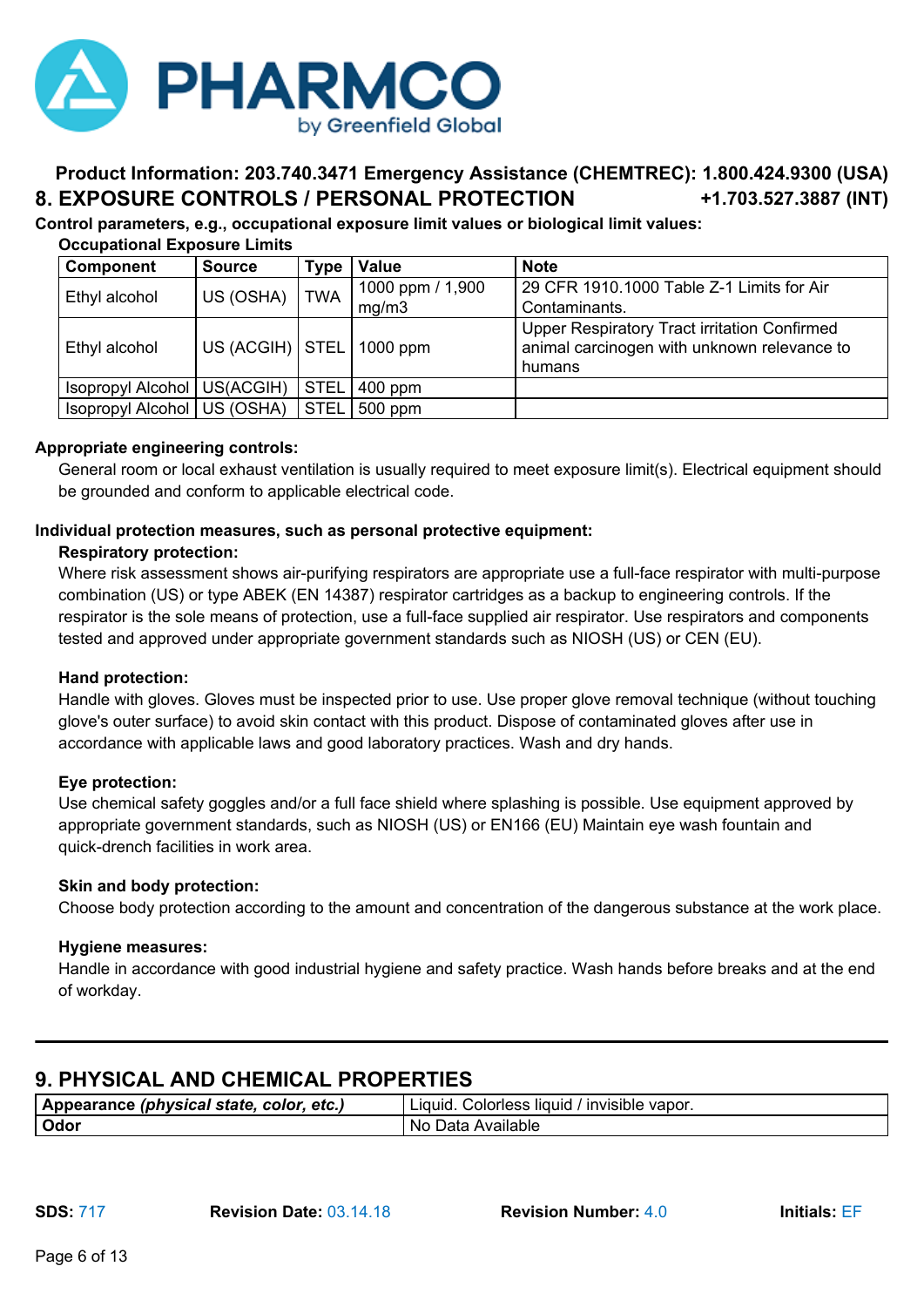

| <b>Odor threshold</b>                          | No Data Available<br><u>+1.703.527.3887 (INT)</u>           |
|------------------------------------------------|-------------------------------------------------------------|
| рH                                             | No Data Available                                           |
| <b>Freezing point</b>                          | $-100$ °C (-148 °F)                                         |
| Initial boiling point and boiling range        | 80 °C (176 °F)                                              |
| <b>Flash point</b>                             | 14 °C (58 °F) - closed cup                                  |
| <b>Evaporation rate</b>                        | 3.0 (buyl acetate $= 1$ )                                   |
| Flammability (solid, gas)                      | Not Applicable                                              |
| Upper / Lower flammability or explosive limits | 3.3%(V) / 19%(V) (Ethanol); 6.0% (V) - 36% (V) - (Methanol) |
| Vapor pressure                                 | 5.52 kPa (41.4 mmHg) at 20 °C (68 °F) (for 100% ethanol)    |
| <b>Vapor Density</b>                           | 1.6 (air = 1)                                               |
| <b>Relative Density</b>                        | 6.608 lbs/gal (At 15.56 °C (60 °F))                         |
| Solubility(ies)                                | completely soluble in water                                 |
| Partition coefficient n-octanol/water(ies)     | No Data Available                                           |
| <b>Auto-ignition temperature</b>               | 363 °C (685.4 °F) - (Ethyl Alcohol)                         |
| <b>Decomposition temperature</b>               | No Data Available                                           |
| <b>Formula (ETHANOL)</b>                       | C <sub>2</sub> H <sub>6</sub> O                             |
| Formula (ISOPROPYL ALCOHOL)                    | C3H8O                                                       |
| <b>Molecular Weight (ETHANOL)</b>              | 46.07 g/mol                                                 |
| Molecular Weight (ISOPROPYL ALCOHOL)           | 60.1 g/mol                                                  |

### **10. STABILITY AND REACTIVITY**

| <b>Chemical Stability</b>                                           | Stable under recommended storage conditions.                                      |
|---------------------------------------------------------------------|-----------------------------------------------------------------------------------|
| Possibility of hazardous reactions                                  | Vapors may form explosive mixture with air.                                       |
| Conditions to avoid (e.g., static discharge, shock<br>or vibration) | No data available                                                                 |
| Incompatible materials                                              | Strong oxidizing agents; strong inorganic acids.                                  |
| <b>Hazardous decomposition products</b>                             | Hazardous decomposition products formed under fire<br>conditions. - Carbon oxides |

### **11. TOXICOLOGICAL INFORMATION**

#### • Ethyl Alcohol 64-17-5

#### **Signs and Symptoms of Exposure**

Central nervous system depression, narcosis, damage to the heart. To the best of our knowledge, the chemical, physical, and toxicological properties have not been thoroughly investigated.

#### **Product Summary:**

Ethanol is not toxic by OSHA standards. Coingestion of sedative hypnotics or tranquilizers can increase the toxic affects of ethanol.

**Acute Toxicity:**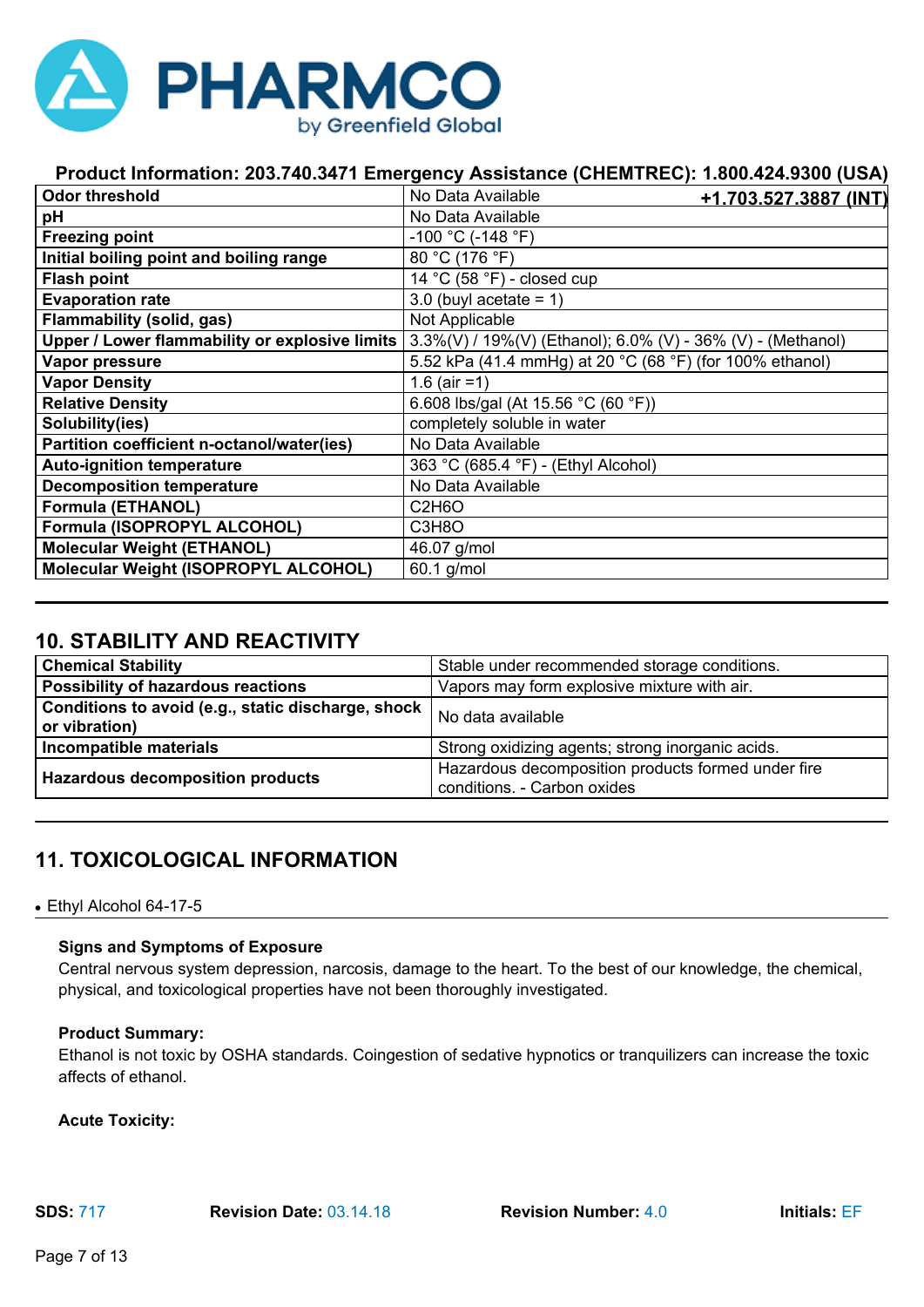

| LC50 (inhl) | Rat   | 20000ppm       | +1.703.527.8887 (INT) |  |
|-------------|-------|----------------|-----------------------|--|
| LC50 (Oral) | Rat   | 7060mg/Kg BWT  |                       |  |
| LDLo (Oral) | Human | 1400 mg/Kg BWT |                       |  |

#### **Irritation:**

#### **Eyes (ETHANOL)**

Eye exposure to Ethanol generally causes transient pain, irritation, and reflex lid closure. A foreign-body sensation may persist for one to two days. Vapors produce transient stinging and tearing, but no apparent adverse effects. Transiently impaired preception of color may occur with acute ingestion or chronic alcoholism. Standard Draize eye test (rabbit) - Dose: 500 mg Reaction: Severe Dose: 500 mg/24 hrs Reaction: Mild

#### **Skin**

Standard Draize skin test (rabbit) - Dose: 20 mg/24 hrs Reaction: Moderate Repeated exposure may cause skin dryness or cracking.

#### **Carcinogenicity**

IARC: Not classifiable as a human carcinogen. ACGIH: Not classifiable as a human carcinogen. NTP: Not classifiable as a human carcinogen. OSHA: Not classifiable as a human carcinogen.

#### **Other Hazards**

| Organ       | <b>Description</b>                                                                                      |
|-------------|---------------------------------------------------------------------------------------------------------|
| Eyes        | Irritating to the eyes. May cause painful sensitization to light. May cause chemical conjunctivitis and |
|             | corneal damage.                                                                                         |
| Ingestion   | May cause gastrointestinal irritation with nausea, vomiting and diarrhea. May cause systemic toxicity   |
|             | with acidosis. Advanced stages can lead to respiratory failure, kidney failure, coma, and death.        |
|             | Inhalation of high concentrations may cause central nervous system effects characterized by nausea,     |
| Inhalation  | headache, dizziness, unconsciousness and coma. Causes respiratory tract irritation. May cause narcotic  |
|             | effects in high concentration. Vapors may cause dizziness or suffocation.                               |
| <b>Skin</b> | Mildly irritating to the skin. May cause dermatitis by de-fatting the skin from prolonged or repeated   |
|             | contact.                                                                                                |
| Chronic     | Prolonged exposure can cause liver, kidney, and heart damage. Long term exposure can cause loss of      |
|             | appetite, weight loss, nervousness, memory loss, mental retardation.                                    |

#### ● Isopropyl Alcohol 67-63-0

#### **Product Summary:**

Long-term exposure (2 years) to Isopropyl Alcohol via inhalation at concentrations up to 5000 ppm caused no exposure related increases in tumors in animals. No data available for the teratogenicity, mutagenicity, or reproductive toxicity of this product. No data available to designate the product as causing specific target organ toxicity through repeated exposure. No data available to designate product as an aspiration hazard.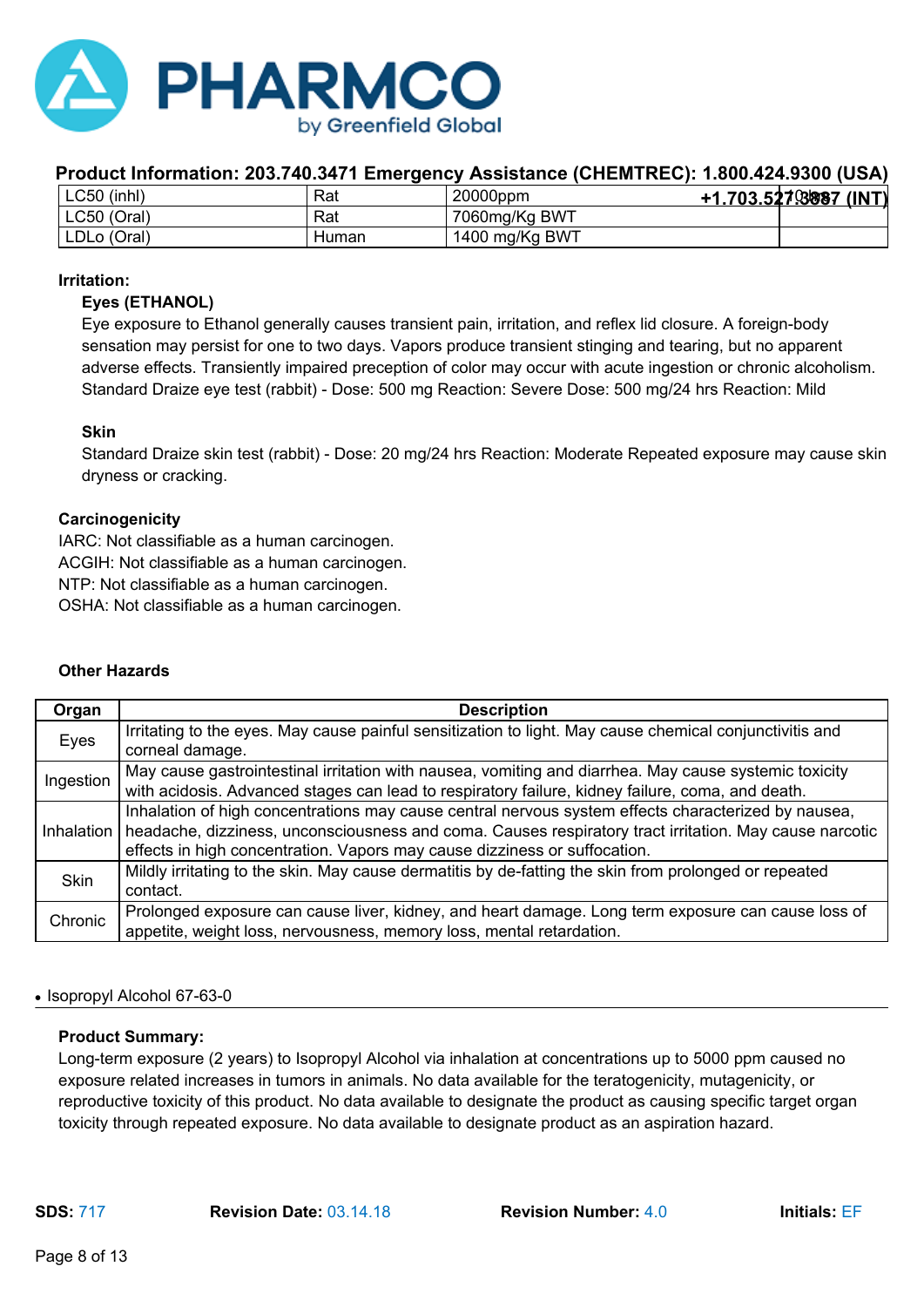

#### **Product Information: 203.740.3471 Emergency Assistance (CHEMTREC): 1.800.424.9300 (USA) +1.703.527.3887 (INT)**

#### **Acute Toxicity:**

| $LC50$ (vapor) | Rat    | 19,000 ppm      | l 8 hours |
|----------------|--------|-----------------|-----------|
| LD50 (oral)    | Rat    | 4,396 mg/kg     |           |
| LD50 (skin)    | Rabbit | 12,870<br>mg/kg |           |

#### **Irritation:**

**Eyes**

Rabbit - Irritating to eyes - 24 hours

#### **Eyes (ISOPROPANOL)**

Mildly irritating to the eye at an airborne concentration of 400 ppm, unpleasant at 800 ppm.

#### **Skin**

Moderate skin irritant

#### **Carcinogenicity**

IARC: Group 3: Not classifiable as to its carcinogenicity to humans.

ACGIH: No component of this product present at levels greater than or equal to 0.1% is identified as a carcinogen or potential carcinogen by ACGIH.

NTP: No component of this product present at levels greater than or equal to 0.1% is identified as a known or anticipated carcinogen by NTP.

OSHA: No component of this product present at levels greater than or equal to 0.1% is identified as a carcinogen or potential carcinogen by OSHA.

#### **Other Hazards**

| Organ       | <b>Description</b>                                                                                                                                                                                                                                                                                                                                                                                                                                                                                                                              |
|-------------|-------------------------------------------------------------------------------------------------------------------------------------------------------------------------------------------------------------------------------------------------------------------------------------------------------------------------------------------------------------------------------------------------------------------------------------------------------------------------------------------------------------------------------------------------|
| Eyes        | Produces irritation, characterized by a burning sensation, redness, tearing, inflammation, and possible<br>corneal injury. May cause transient corneal injury                                                                                                                                                                                                                                                                                                                                                                                   |
| Ingestion   | Causes gastrointestinal irritation with nausea, vomiting and diarrhea. May cause kidney damage. May<br>cause central nervous system depression, characterized by excitement, followed by headache, dizziness,<br>drowsiness, and nausea. Advanced stages may cause collapse, unconsciousness, coma and possible<br>death due to respiratory failure.                                                                                                                                                                                            |
| Inhalation  | Inhalation of high concentrations may cause central nervous system effects characterized by nausea,<br>headache, dizziness, unconsciousness and coma. May cause narcotic effects in high concentration.<br>Causes upper respiratory tract irritation. Inhalation of vapors may cause drowsiness and dizziness.<br>Aspiration of material into the lungs may cause chemical pneumonitis, which may be fatal. The probable<br>oral lethal dose in humans is 240 ml (2696 mg/kg), but ingestion of only 20 ml (224 mg/kg) has caused<br>poisoning. |
| <b>Skin</b> | May cause irritation with pain and stinging, especially if the skin is abraded. Isopropanol has a low<br>potential to cause allergic skin reactions; however, rare cases of allergic contact dermatitis have been<br>reported. May be absorbed through intact skin. Dermal absorption has been considered toxicologically<br>insignificant.                                                                                                                                                                                                     |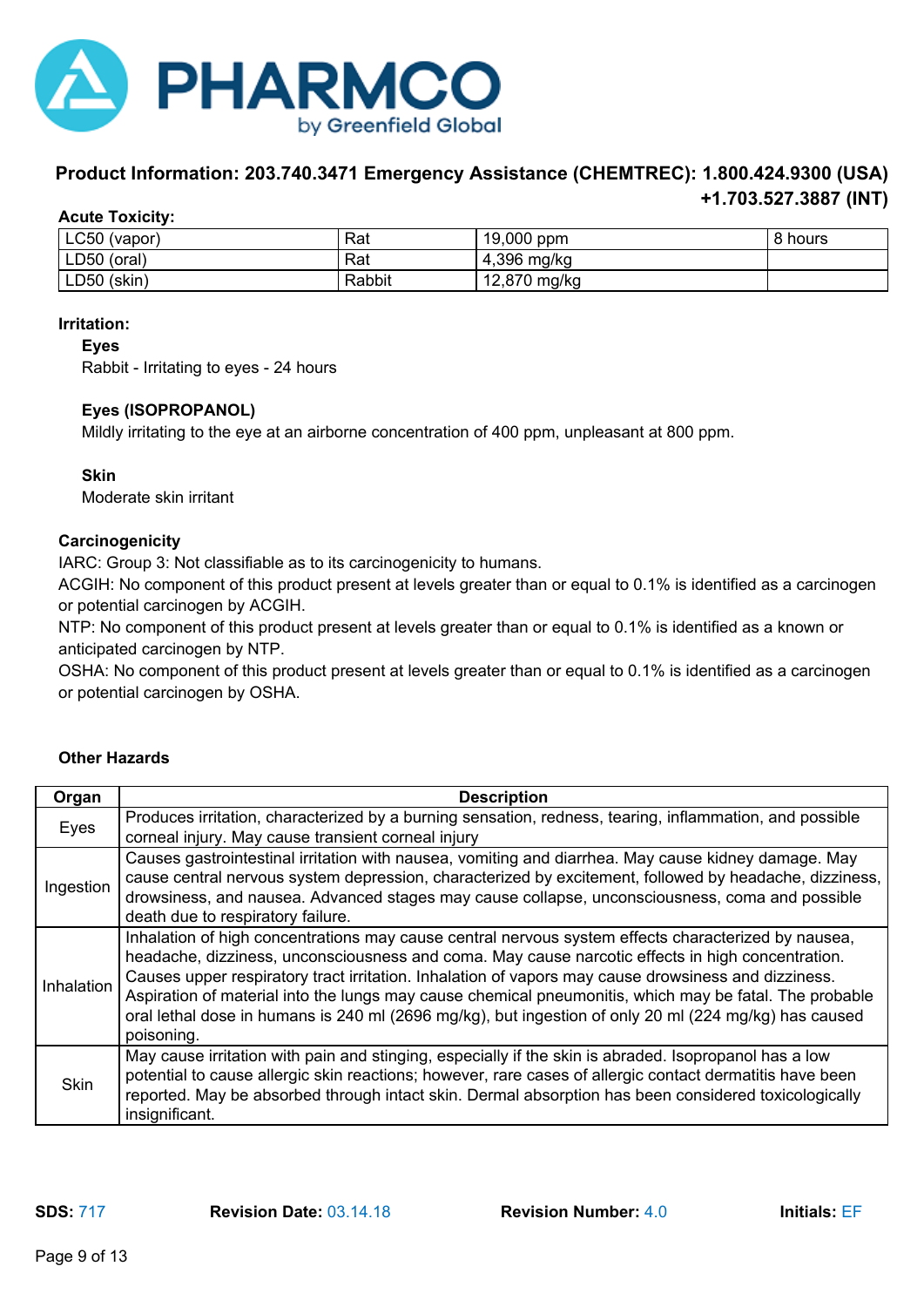

Chronic Prolonged exposure can be irritating to mucous membranes, skin, and the respiretory 3337 (INT)<br>Chronic Pesuse liver and kidney demase cause liver and kidney damage.

### **12. ECOLOGICAL INFORMATION**

#### • Ethyl Alcohol 64-17-5

### **Ecotoxicity (aquatic and terrestrial, where available): Acute Fish toxicity (ETHANOL)**

LC50 / 96 HOUR Oncorhynchus mykiss (rainbow trout) > 10,000 mg/l LC50 / 96 HOUR Pimephales promelas (fathead minnow) > 13,400 mg/l

#### **Toxicity to aquatic plants (ETHANOL)**

Growth inhibition / 96 HOURS Chlorella vulgaris (Fresh water algae) 1,000 mg/l

#### **Toxicity to microorganisms (ETHANOL)**

Toxicity Threshold / Pseudomonas putida 6,500 mg/l Summary: Inhibition of cell multiplication begins.

### **Persistence and degradability:**

Biodegradation is expected.

#### **Bioaccumulative potential:**

Biaccumulation is unlikely

#### • Isopropyl Alcohol 67-63-0

#### **Ecotoxicity (aquatic and terrestrial, where available): Acute Fish Toxicity (ISOPROPANOL)** LC50 / 96 hours Pimephales promelas: 9,640 mg/L

#### **Toxic to Daphnia and Other Aquatic Invertebrates** EC50 / 24 h / Water Flea - 5,102 mg/L

### **Toxicity to Aquatic Plants (ISOPROPANOl)**

EC50 / 72 hours Scenedesmus subspicatus > 1,000 mg/L

#### **Persistence and degradability:**

No data available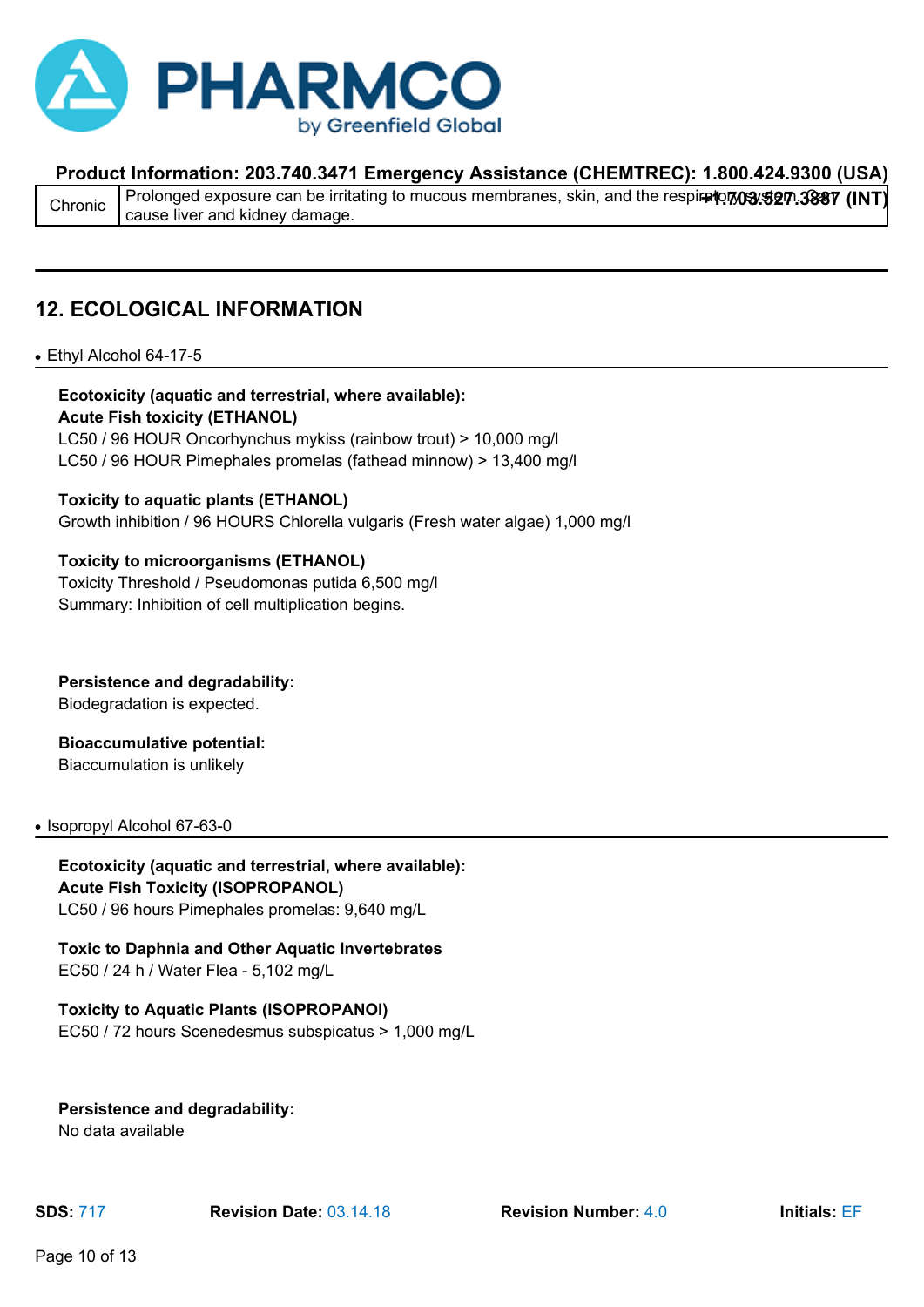

#### **Product Information: 203.740.3471 Emergency Assistance (CHEMTREC): 1.800.424.9300 (USA) Bioaccumulative potential:**

No data available

## **+1.703.527.3887 (INT)**

### **13. DISPOSAL CONSIDERATIONS**

**Description of waste residues and information on their safe handling and methods of disposal, including the disposal of any contaminated packaging:**

Vapors may collect in empty containers. Treat empty containers as hazardous. Dispose of spill-clean up and other wastes in accordance with Federal, State, and local regulations.

### **14. TRANSPORT INFORMATION**

**Description of waste residues and information on their safe handling and methods of disposal:**

| <b>UN</b> number              | <b>UN1987</b>    |
|-------------------------------|------------------|
| UN proper shipping name       | Alcohols, n.o.s. |
| Transport hazard class(es)    |                  |
| Packing group (if applicable) |                  |

#### **IMDG**

UN-Number: UN1987 Class: 3 Packing Group: II EMS-No: F-E, S-D Proper shipping name: ALCOHOLS, N.O.S. Marine pollutant: No **IATA** UN-Number: UN1987 Class: 3 Packing Group: II Proper shipping name: Alcohols, n.o.s.

### **15. REGULATORY INFORMATION**

#### **Safety, health and environmental regulations specific for the product in question:**

#### **OSHA Hazards**

Flammable liquid, Target Organ Effect, Irritant, Toxic by ingestion

All ingredients are on the following inventories or are exempted from listing

| <b>Country</b> | <b>Notification</b> |
|----------------|---------------------|
| Australia      | <b>AICS</b>         |
| Canada         | <b>DSL</b>          |
| China          | <b>IECS</b>         |
| European Union | <b>EINECS</b>       |
| Japan          | <b>ENCS/ISHL</b>    |
| Korea          | <b>ECL</b>          |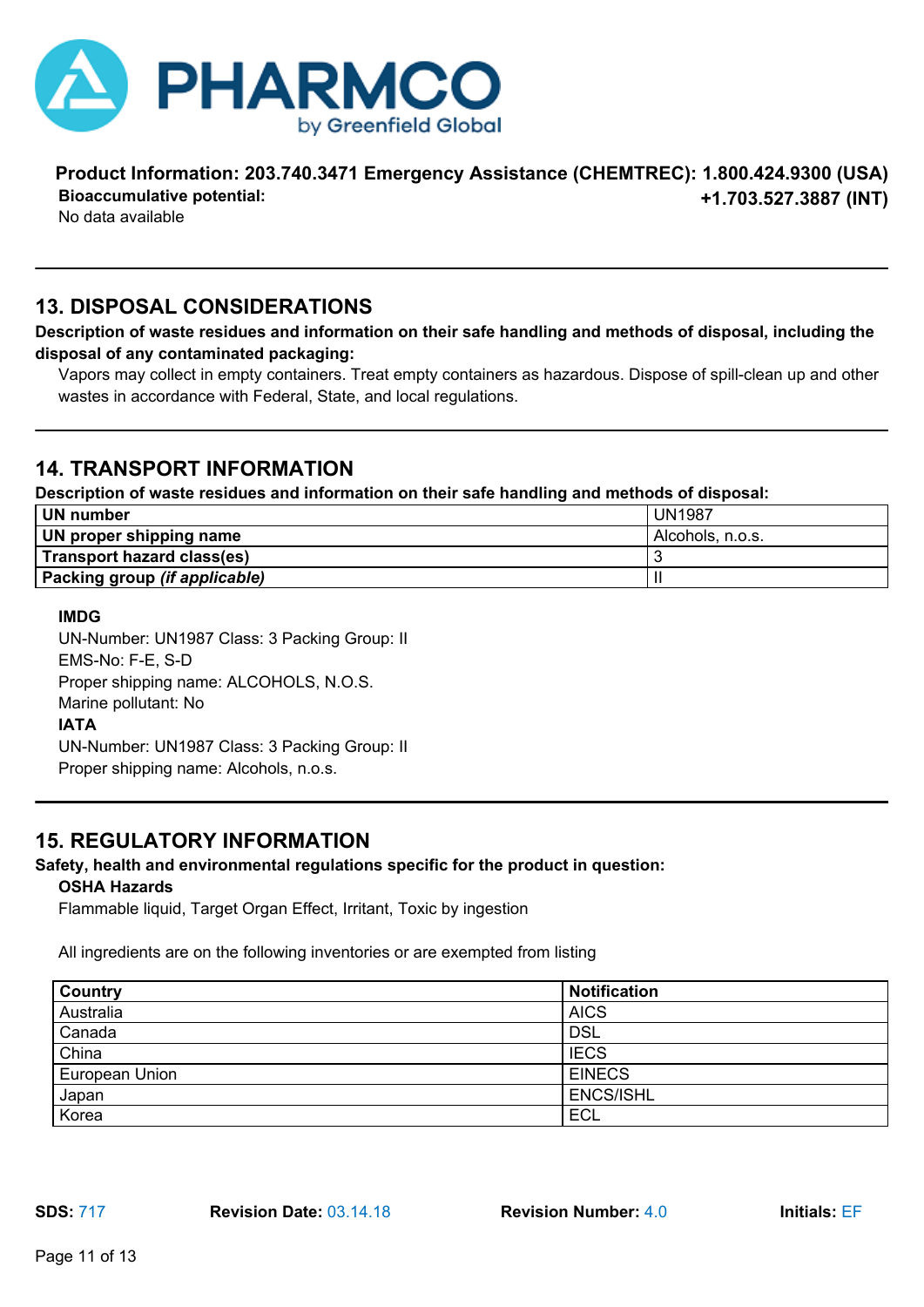

| New<br>Zealand                       | <b>NZIoC</b> | (INT)<br>.703.527.3887 |
|--------------------------------------|--------------|------------------------|
| Philippines                          | <b>PICCS</b> |                        |
| <b>United States</b><br>। of America | TSCA         |                        |

#### **SARA 302 Components**

No chemicals in this material are subject to the reporting requirements of SARA Title III, Section 302.

#### **SARA 313 Components**

This material does not contain any chemical components with known CAS numbers that exceed the threshold (De Minimis) reporting levels established by SARA Title III, Section 313.

#### **SARA 311/312 Hazards**

Acute Health Hazard Chronic Health Hazard Fire Hazard

#### **CERCLA**

No chemicals in this material with known CAS numbers are subject to the reporting requirements of CERCLA

#### **Massachusetts Right To Know Components**

Ethanol CAS-No.64-17-5 Revision Date 2007-03-01

Isopropyl Alcohol CAS-No. 67-63-0 Revision Date 1987-01-01

#### **Pennsylvania Right To Know Components**

Ethanol CAS-No.64-17-5 Revision Date 2007-03-01

Isopropyl Alcohol CAS-No. 67-63-0 Revision Date 1987-01-01

#### **New Jersey Right To Know Components**

Ethanol CAS-No.64-17-5 Revision Date 2007-03-01

Isopropyl Alcohol CAS-No. 67-63-0 Revision Date 1987-01-01

#### **California Prop 65 Components**

This product does not contain any chemicals known to State of California to cause cancer, birth defects, or any other reproductive harm.